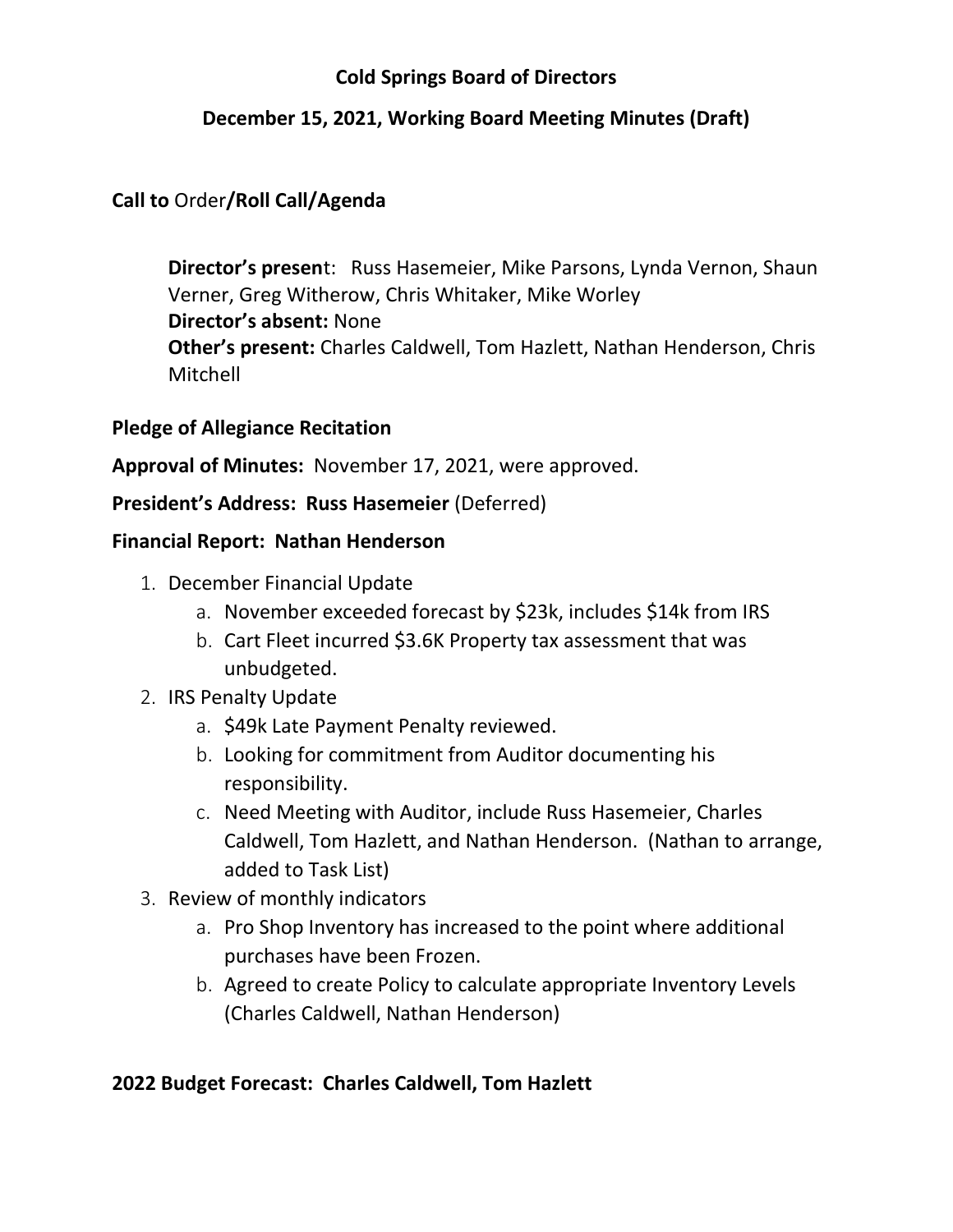**Member Correspondence:** One item handled by Chris Mitchell.

# **General Manager's Report: Chris Mitchell**

- 1. December appears as if it's going to be a good month with numerous events.
- 2. One resume has been received for Golf Pro posting with the PGA.

# **Old Business:**

- 3. Solar Project Update: Owner
	- a. Identify individuals that will be signing loan documents.
- 4. Update on Board Member Search: Mike Worley
	- a. Final list not complete. If there are 3 or more candidates there will be a "Meet the Candidates" session January 19, 2022. Resume's will be due a week prior.
- 5. Status of Private Cart Insurance: Nathan Henderson
	- a. Audit shows that we are missing 40 cart insurance policies, Email Blast being sent out to gather this data.
- 6. Harassment Training for Club Leadership: Chris Mitchell
	- a. To be completed by January 1.
- 7. Task list review
- 8. Proposed Policy Changes/Additions
	- a. Employees, Alcohol & Illegal Drugs proposal tabled pending review by H.R. knowledgeable individual.
	- b. Tee Time Booking: There was a review of the proposed policy to permit Proprietary Members to book 2 weeks prior to the intended play date. Tom Hazlett has the responsibility for rewording and publishing to the Board for their approval.

# **Tee Time Booking**

Proprietary Members may book tee times 2 weeks prior to the requested tee time. All other membership categories may book tee times 1 week prior. No individual shall be permitted to book more than 2 Tee Times.

c. New Member Orientation Policy

The following proposal was submitted for New Member Orientation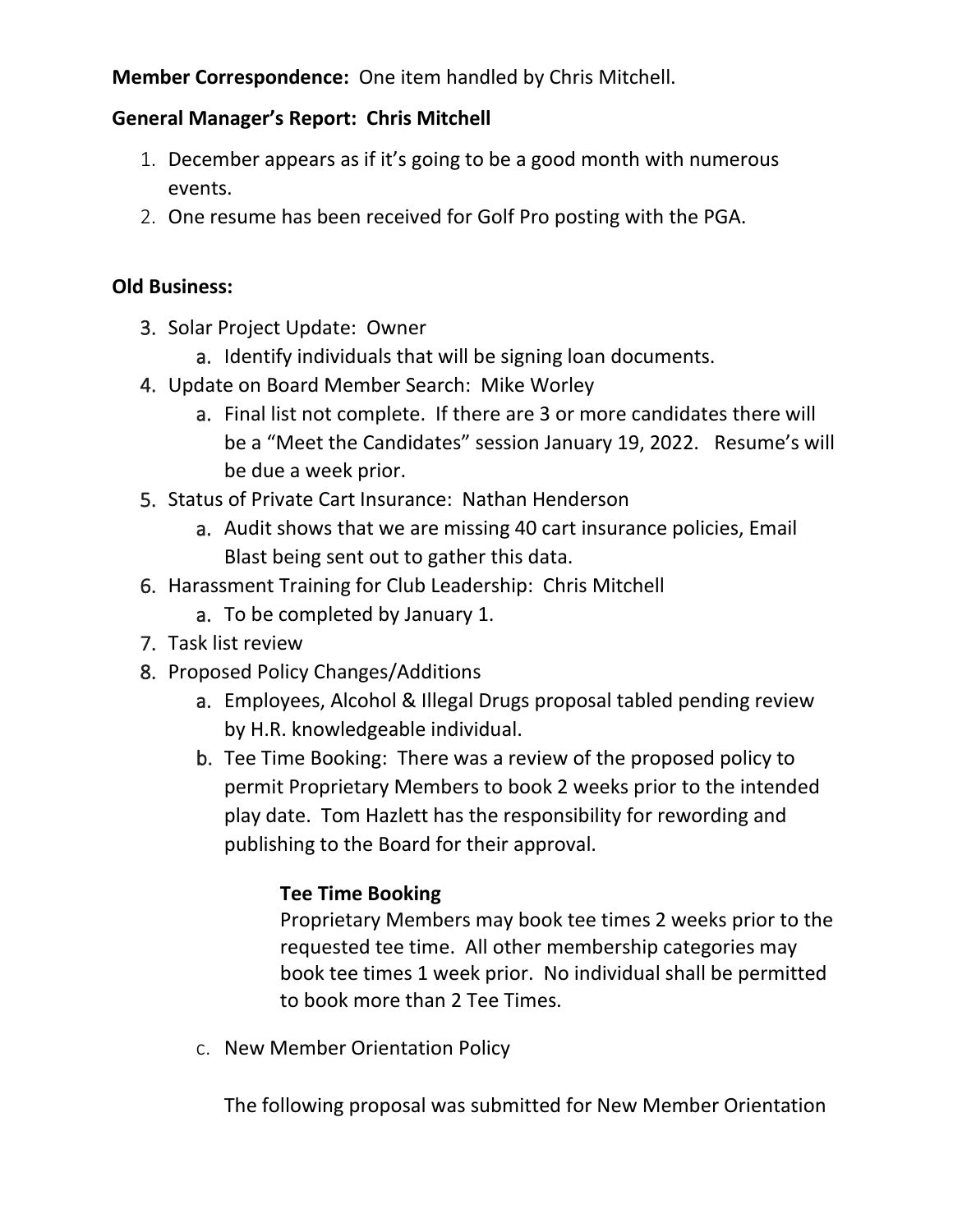## **New Member Orientation**

All new members are required to receive a New Member Orientation prior to using the golf course or club facilities. The member shall receive the Orientation by an approved administrator and shall sign a Board Approved Orientation Check List.

Shaun Verner made the motion that this policy be adopted, 2nd Mike Worley: The Motion was carried.

## **New Business:**

- 1. Board of Directors Liability Insurance: The current policy was published, all club officers are covered.
- 2. Holiday Bonus for Employees: The Process for calculating bonus \$'s was revised and will be based upon Hours worked during the year and longevity. 10% will be set aside for Employee Appreciation Events. This formula needs to be documented and added to the Christmas Bonus Policy.
- 3. Guest Fees: Our current guest fees are consistent with other clubs in our vicinity.
- 4. Cart Fleet Pricing and Programs: review of current pricing led to the following proposal (effective Jan 1, 2022):
	- a. Increase Unlimited Ride Fees to \$75/month
	- b. 24 Ride Program at \$35/month
	- c. 50 Ride Program at \$55/month
	- d. Changing programs during the year will not be permitted.
	- e. Private Cart Trail Fees at \$20/month
	- f. Private Cart Stall Fees at \$20/month

Motion to approve new pricing programs made by Shaun Verner, 2<sup>nd</sup> Russ Hasemeier. The motion was carried.

- 5. Non-Proprietary Membership Dues Pricing
	- a. Contracts for Corporate Membership need to reflect that they are 80% of the Family Membership Price.
	- b. New Pricing for other categories need to be increased by 3% for those memberships being purchased on/after January 1, 2022.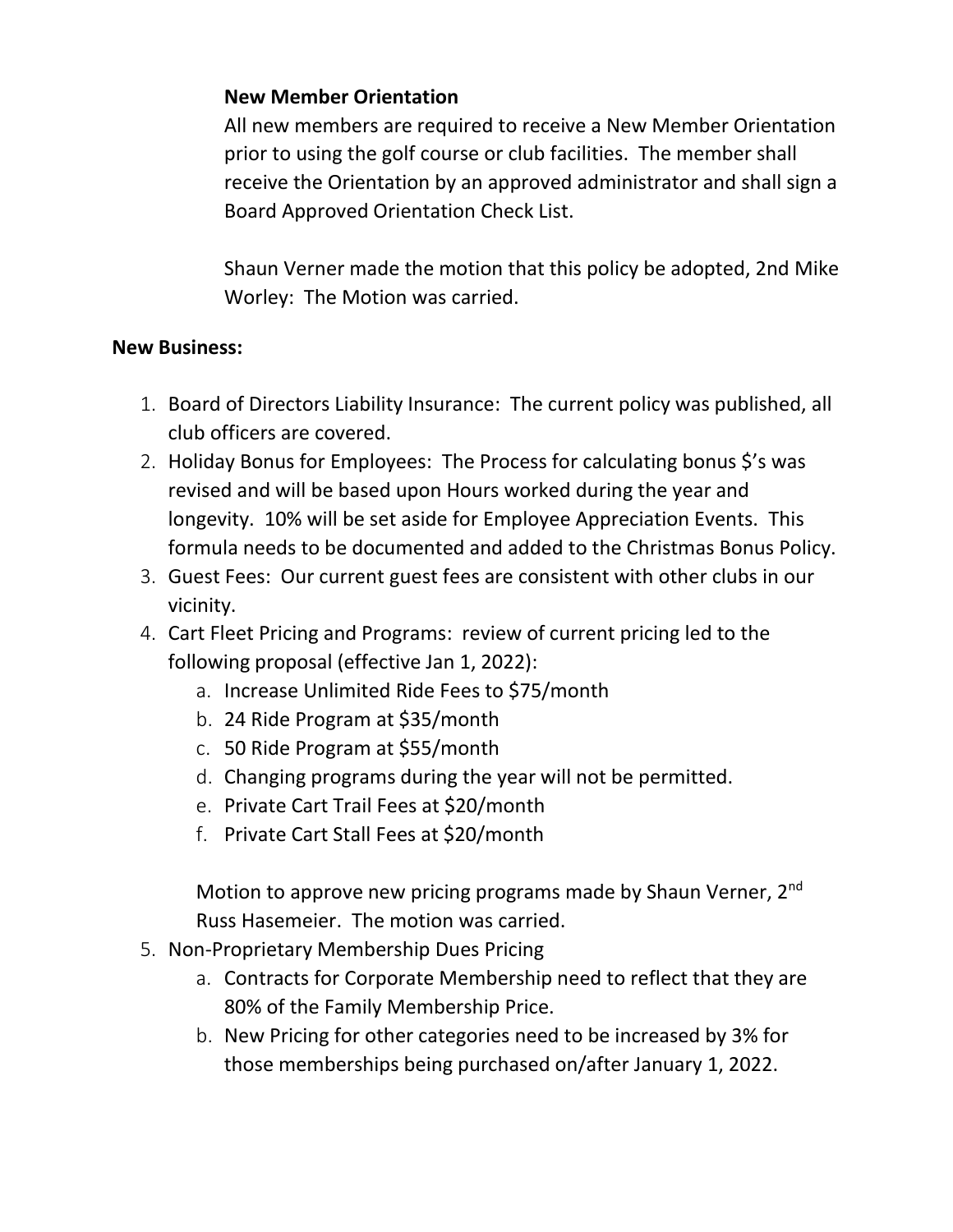### **Executive Session:**

### **Future Board Meeting Schedule:**

Wed, Jan 19, 2022: Working Board Meeting 5:00 pm - 7:00 pm Wed, Feb 16, 2022: Working Board Meeting 5:00 pm - 7:00 pm Wed, Mar 16, 2022: Regular Board Meeting 6:00 pm - 8:00 pm (New Board Installation). Wed, Apr 20, 2022: Working Board Meeting 5:00 pm - 7:00 pm Wed, May 18, 2022: Regular Board Meeting 5:00 pm - 7:00 pm Wed, Jun 15, 2022: Working Board Meeting 5:00 pm - 7:00 pm Wed, Jul 20, 2022: Working Board Meeting 5:00 pm - 7:00 pm Wed, Aug 17, 2022: Working Board Meeting 5:00 pm - 7:00 pm Wed, Sep 21, 2022: Annual Board Meeting 6:00 pm - 8:00 pm Wed, Oct 19, 2022: Working Board Meeting 5:00 pm - 7:00 pm Wed, Nov 16, 2022: Regular Board Meeting 5:00 pm - 7:00 pm Wed, Dec 21, 2022: Working Board Meeting 5:00 pm - 7:00 pm

### **Task List**

**1. Water Contingency Plan (July 21, 2021)** Description: Consideration for water alternatives Status: Mike Parsons researching with the intent of producing White Paper.

### **2. Forward Tees Upgrades (July 21, 2021)**

Description: Purchase and install Ball washers, Sand Buckets and Tee holders

- Ball Washers have arrived, installation is in complete.
- Sand Buckets and Tee holders still required (Chris Mitchell)

Status: waiting on sand boxes.

**3. PPP Money From IRS**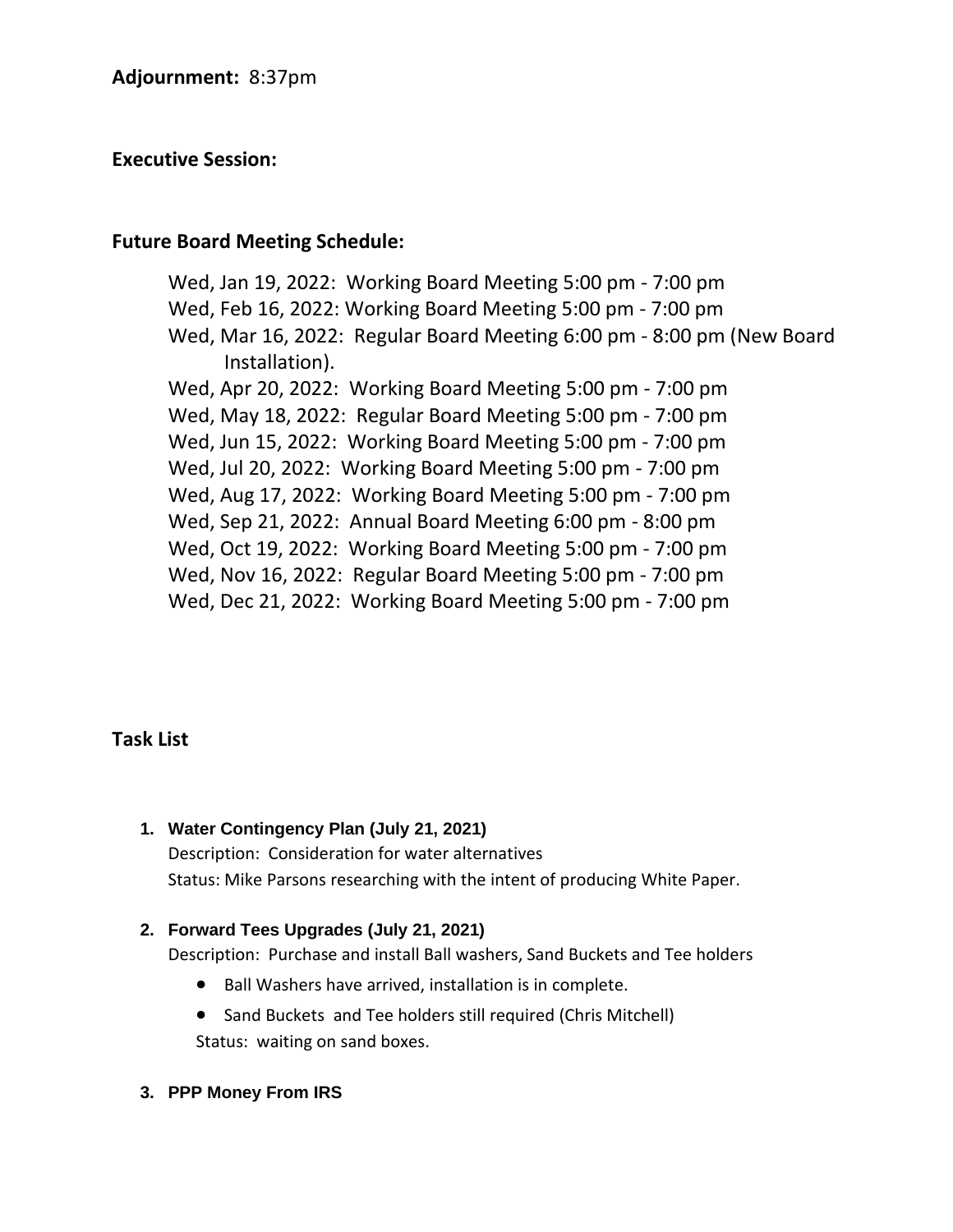Description: Report out on status of IRS payment (Charles Caldwell).

Status: Check received for \$14,812.

### **4. 16th Hole Bunker (Previously scheduled for June)**

- Description: Addition of bunker to left side of 16th Green.
- Status: Moved to the Spring
- **5. Jonas Training:** Pursue plan to train staff member on Jonas Software (Chris Mitchell)
	- Status: Open
- **11. # Of Rounds Played:** Enforce requirement that all players must check in with Pro-Shop, begin collecting # of rounds played and begin reporting # rounds by membership type (Chris Mitchell).
	- Status: Done except for reporting by membership type.

### **12. Orientation and Employee Handbook Completion:**

- Status: Open
- **13. Trial Members:** Contact current Trial Members and inform them that they must either convert to a new membership category by January 1, 2022, or have their memberships expire (Chris Mitchell).
	- Status: All have been contacted, there will be no legacy "Try Me's" as we enter 2022.

This item will be deleted on the next publication of this document.

**14. Jonas Online Tee Time Booking:** Contact Jonas and request temporary license to allow a preview of the capability (Chris Mitchell).

Status: There will be a trial in January of this capability.

- **15. Irrigation System "as built":** Locate club's documentation (Chris Mitchell).
	- Status: Open. Subsequent to Board Meeting this document was located.
- **16. Proprietary Member Tee Time Booking:** Write Policy Proposal Permitting 2-week window for Proprietary Members vs 1 week for all others (Tom Hazlett).
- **17. IRS Late Payment Penalty:** Arrange meeting with Auditor to agree on approach (Nathan Henderson).
- **18. Pro Shop Inventory Levels:** Create Policy to calculate appropriate Pro Shop Inventory Levels (Charles Caldwell, Nathan Henderson).
- **19. Solar Hut Meeting:** Set up meeting with Solar Hut to start review Cold Springs Project. Include Greg Witherow, Russ Hasemeier, Howard Penn, Dan Reitz, Chris Mitchell. Status: Done, Meeting scheduled for Wednesday, December 21.